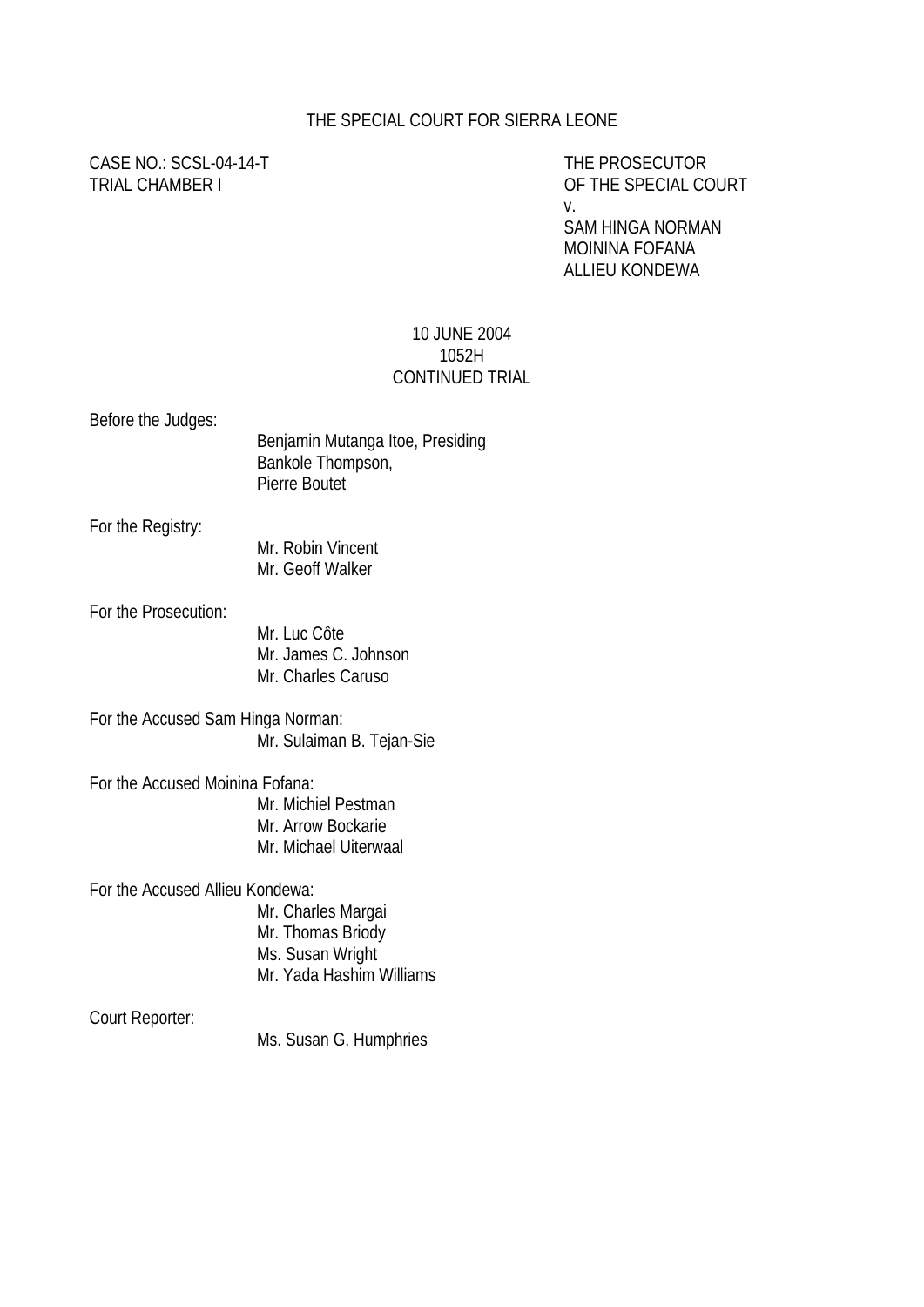| $\mathbf{1}$             | $IN DE X$       |
|--------------------------|-----------------|
| $\overline{2}$           |                 |
| $\sqrt{3}$               | <b>EXHIBITS</b> |
| $\overline{4}$           |                 |
| $\sqrt{5}$               |                 |
| 6                        |                 |
| $\overline{7}$           |                 |
| $\, 8$<br>$\overline{9}$ |                 |
| $10\,$                   |                 |
| 11                       |                 |
| 12                       |                 |
| $13\,$                   |                 |
| $14$                     |                 |
| $15\,$                   |                 |
| 16                       |                 |
| $17\,$                   |                 |
| $18\,$                   |                 |
| $19\,$                   |                 |
| $20\,$                   |                 |
| 21                       |                 |
| 22                       |                 |
| 23                       |                 |
| 24                       |                 |
| 25                       |                 |
| 26                       |                 |
| 27                       |                 |
| 28                       |                 |
| 29<br>$30\,$             |                 |
| 31                       |                 |
| 32                       |                 |
| 33                       |                 |
| 34                       |                 |
| 35                       |                 |
| 36                       |                 |
| 37                       |                 |
| 38                       |                 |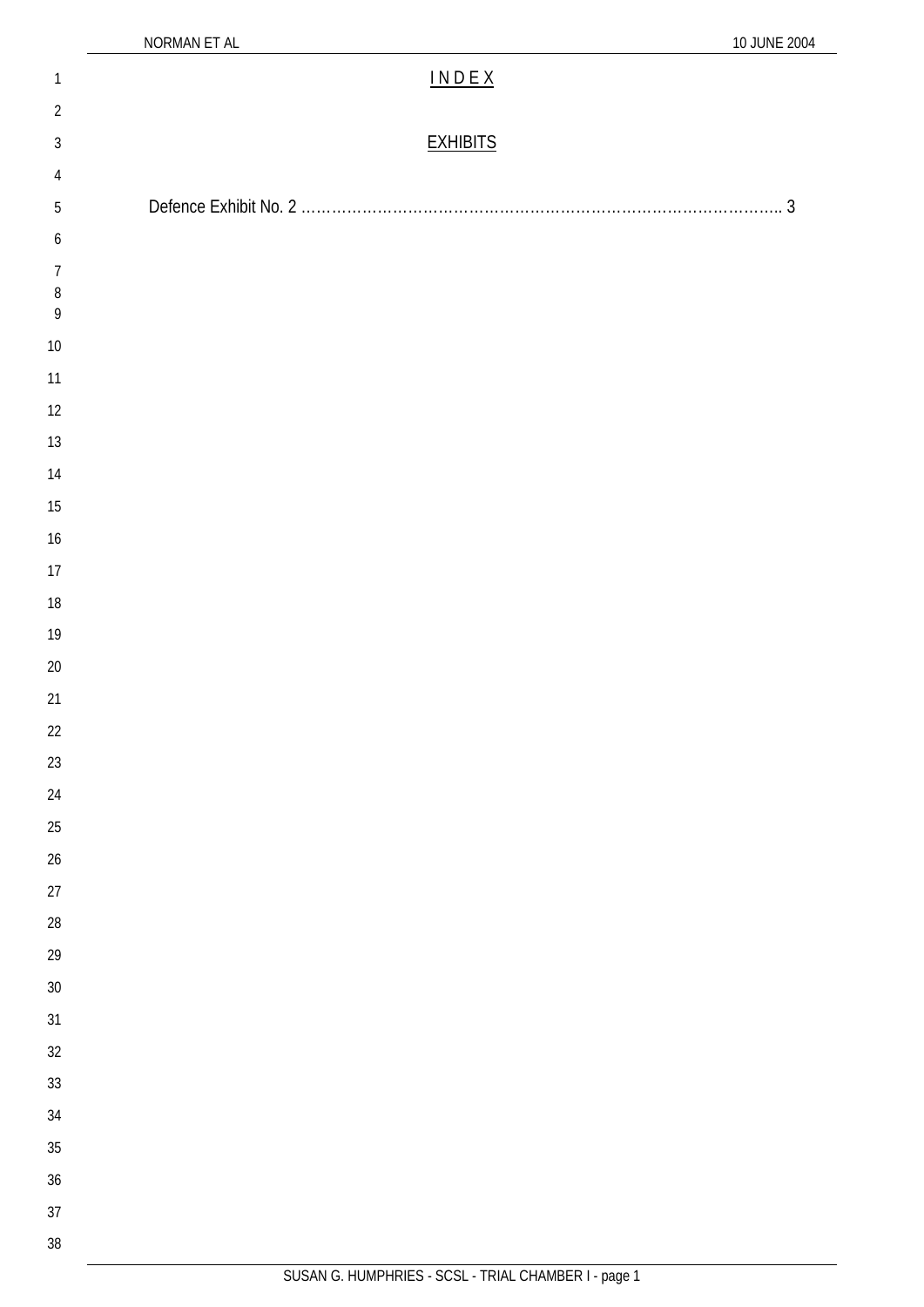| 1  | PROCEEDINGS                                                                                              |
|----|----------------------------------------------------------------------------------------------------------|
| 2  | MR. PRESIDENT:                                                                                           |
| 3  | Mr. Walker, can you call the case, please.                                                               |
| 4  | MR. WALKER:                                                                                              |
| 5  | This is Case No. SCSL-2004-14-T, The Prosecutor against Sam Hinga Norman, Moinina Fofana and             |
| 6  | Allieu Kondewa, which is listed for trial.                                                               |
| 7  | MR. PRESIDENT:                                                                                           |
| 8  | The interpreters are reminded that they are still bound by their oath. We would like to take             |
| 9  | representations, please.                                                                                 |
| 10 | MR. CÔTE:                                                                                                |
| 11 | Luc Côte, James Johnson, Charles Caruso, for the Prosecution.                                            |
| 12 | MR. PRESIDENT:                                                                                           |
| 13 | Mr. Hinga Norman.                                                                                        |
| 14 | THE ACCUSED NORMAN:                                                                                      |
| 15 | Yes, My Lord.                                                                                            |
| 16 | MR. PRESIDENT:                                                                                           |
| 17 | Your representation, please.                                                                             |
| 18 | THE ACCUSED NORMAN:                                                                                      |
| 19 | My Lord, I beg you to shift a bit to the mike, My Lord.                                                  |
| 20 | MR. PRESIDENT:                                                                                           |
| 21 | It's okay, take your time, that's all right.                                                             |
| 22 | THE ACCUSED NORMAN:                                                                                      |
| 23 | My Lord, I want to thank you for this opportunity, but after we left court on Tuesday and about          |
| 24 | 8:45 p.m., I received your written decision. And upon that written decision I concluded that my right of |
| 25 | self-defence, self-representation and self-appearance had not been waived nor taken, that it was only    |
| 26 | qualified and which qualification I responded to and passed the document through the Principal           |
| 27 | Defender, which I want to take leave of Your Lordship to read.                                           |
| 28 | MR. PRESIDENT:                                                                                           |
| 29 | Mr. Walker - Mr. Walker -                                                                                |
| 30 | MR. WALKER:                                                                                              |
| 31 | Yes, Your Honour.                                                                                        |
| 32 | MR. PRESIDENT:                                                                                           |
| 33 | Can you give him this document, please.                                                                  |
| 34 |                                                                                                          |
| 35 | Mr. Norman, is that the document you are referring to?                                                   |
| 36 | THE ACCUSED NORMAN:                                                                                      |
| 37 | Yes, My Lord.                                                                                            |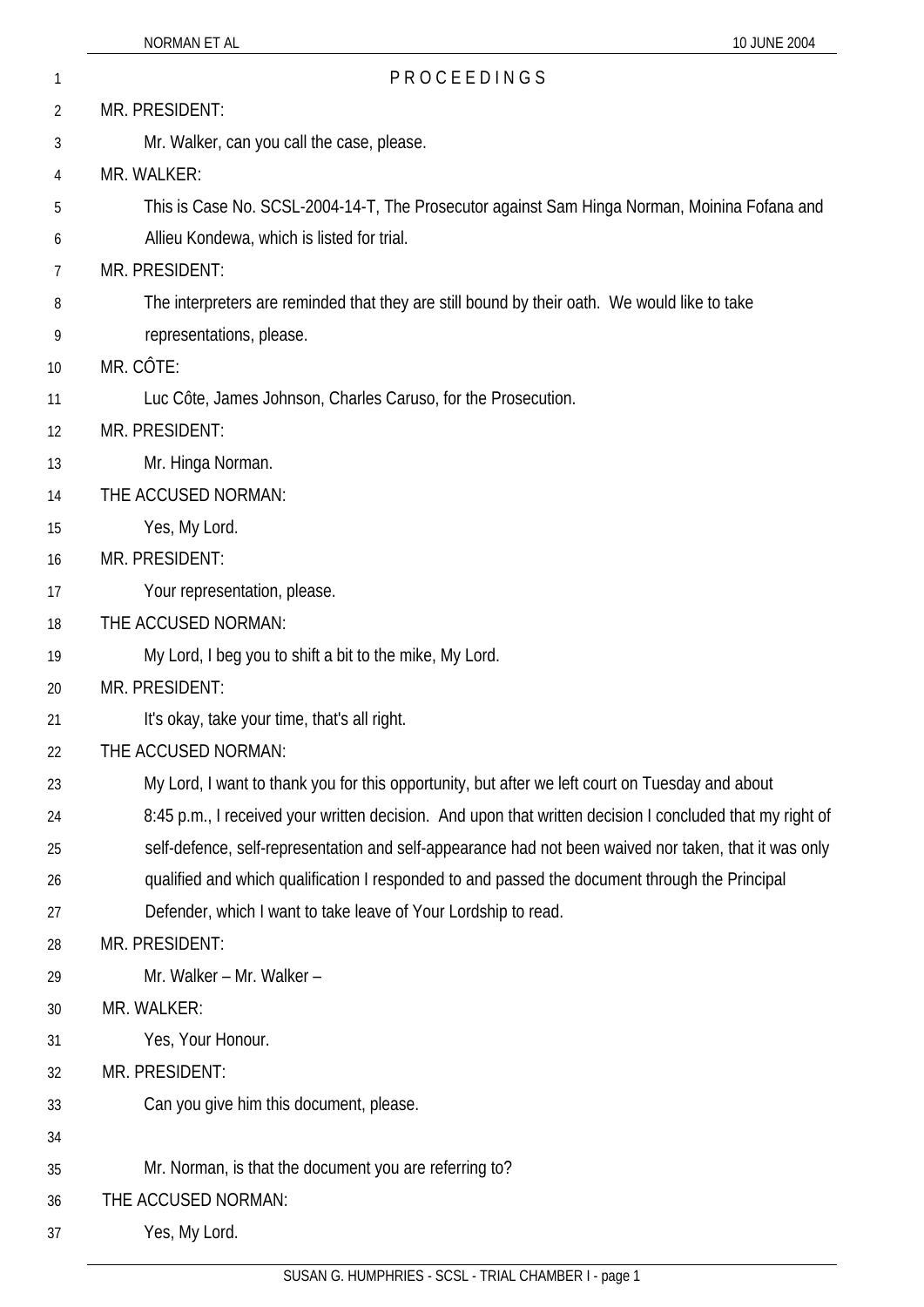|    | NORMAN ET AL<br>10 JUNE 2004                                                                             |
|----|----------------------------------------------------------------------------------------------------------|
| 1  | MR. PRESIDENT:                                                                                           |
| 2  | Can you -- can you - can you -- it bears your signature?                                                 |
| 3  | THE ACCUSED NORMAN:                                                                                      |
| 4  | This is my signature, My Lord.                                                                           |
| 5  | MR. PRESIDENT:                                                                                           |
| 6  | May the Court have the privilege of hearing you read that document, please?                              |
| 7  | THE ACCUSED NORMAN:                                                                                      |
| 8  | As it pleases Your Lordship. "To: The Principal Defender of the Special Court for Sierra Leone.          |
| 9  | From: Chief Samuel Hinga Norman, JP. Re: Self - Re: Self-defence with assistance of counsel.             |
| 10 | Date: 9 June 2004.                                                                                       |
| 11 |                                                                                                          |
| 12 | "Having provided or having been provided -- having been provided by the Principal Defender at            |
| 13 | 8:45 p.m. last evening a copy of yesterday's written Trial Chamber decision, and having just at          |
| 14 | 2:30 p.m. today (9th June 2004) discussed the same with the Principal Defender, I hereby state that if   |
| 15 | the Court's written Decision means that my right of self-representation can be exercised with            |
| 16 | assistance of counsel of my own choosing, however, they may – they may be referred to <i>(preferably</i> |
| 17 | "counsel in the interests of justice"/"amicus counsel"/"stand-by counsel"), I now request that Principal |
| 18 | Defender, if my understanding of the Court's written decision is indeed correct, immediately contact all |
| 19 | members of my highly esteemed defence team, national and international, to arrive at the Special         |
| 20 | Court as soon as possible to continue assisting me as counsel, but in a "counsel in the interest of      |
| 21 | justice"/"amicus counsel"/stand-by counsel" capacity.                                                    |
| 22 |                                                                                                          |
| 23 | "I expect that my highly esteemed and honourable former team unite together and understand and           |
| 24 | support my Decision despite any concerns they may have.                                                  |
| 25 |                                                                                                          |
| 26 | "If, however, any of my former team members are not in accord with the above, I ask to be notified       |
| 27 | forthwith by the Principal Defender, so that I may provide her with further instruction as to the        |
| 28 | composition of my team of legal assistance.                                                              |
| 29 |                                                                                                          |
| 30 | "Assuming the above is executed, I shall of course appear ready for the trial on Thursday, 10 June       |
| 31 | 2004. Sincerely, signed Chief Samuel Hinga Norman, JP. Copy to the Trial Chamber Judges, the             |
| 32 | Registrar, the Prosecutor, all members of my former team." End, My Lord.                                 |
| 33 | MR. PRESIDENT:                                                                                           |
| 34 | Thank you, Mr. Norman. You don't mind that letter being admitted in evidence before this Court?          |
| 35 | THE ACCUSED NORMAN:                                                                                      |
| 36 | I have no control, My Lord, you have.                                                                    |
| 37 |                                                                                                          |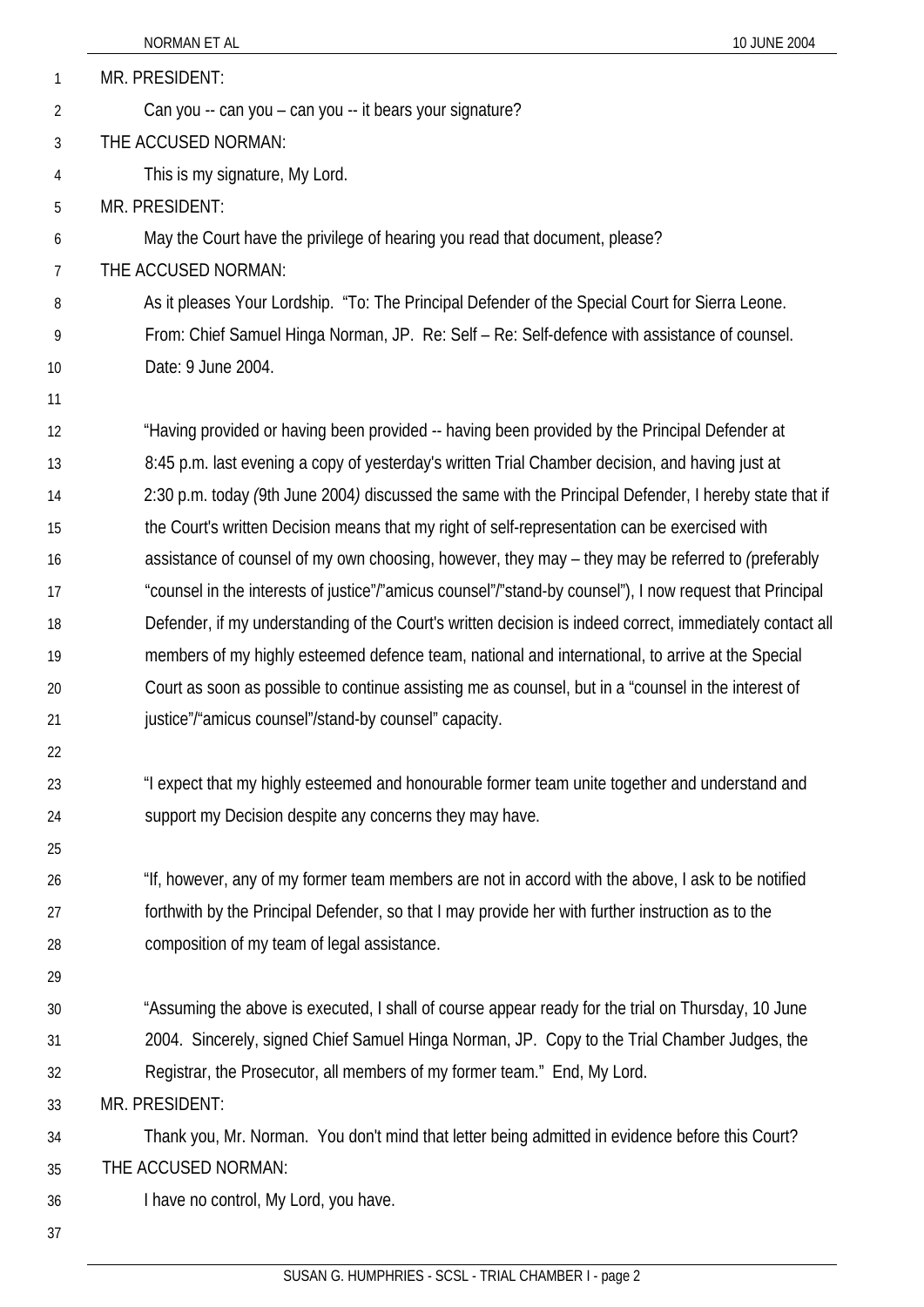| 1  | MR. PRESIDENT:                                                                                           |
|----|----------------------------------------------------------------------------------------------------------|
| 2  | Right. Let us have the letter. Are you saying you have no control or you have no objection because       |
| 3  | $0f - -$                                                                                                 |
| 4  | THE ACCUSED NORMAN:                                                                                      |
| 5  | Well, maybe it's a statement, but I have no objection because the right is yours.                        |
| 6  | MR. PRESIDENT:                                                                                           |
| 7  | Right.                                                                                                   |
| 8  |                                                                                                          |
| 9  | Counsel for the Prosecution, you know -- show this to the counsel for the Prosecution, please.           |
| 10 | THE ACCUSED NORMAN:                                                                                      |
| 11 | May I take my seat, My Lord?                                                                             |
| 12 | MR. PRESIDENT:                                                                                           |
| 13 | Yes, please, sit down, sit down.                                                                         |
| 14 |                                                                                                          |
| 15 | Prosecution, what comments, please? Are there any objections to the admission of this letter in          |
| 16 | evidence?                                                                                                |
| 17 | MR. CÔTE:                                                                                                |
| 18 | No, Your Honour, we received a copy of this yesterday.                                                   |
| 19 | MR. PRESIDENT:                                                                                           |
| 20 | Right, okay, thank you. This letter is admitted in evidence and is marked as Exhibit 2.                  |
| 21 | (Defence Exhibit No. 2 admitted)                                                                         |
| 22 | MR. PRESIDENT:                                                                                           |
| 23 | Mr. Norman, could you please stand? Following the contents of Exhibit 2 and our decision, the Court      |
| 24 | would like to put you on track as to what it expects of you having regard to a combination of Exhibit 1, |
| 25 | Exhibit 2 and the decision which was served on you. And our colleague, Judge Boutet, would handle        |
| 26 | that issue with you. Please follow him very, very attentively.                                           |
| 27 | THE ACCUSED NORMAN:                                                                                      |
| 28 | Yes, My Lord.                                                                                            |
| 29 | <b>JUDGE BOUTET:</b>                                                                                     |
| 30 | Thank you, Mr. Norman                                                                                    |
| 31 | THE ACCUSED NORMAN:                                                                                      |
| 32 | May I take my seat, please?                                                                              |
| 33 | MR. PRESIDENT:                                                                                           |
| 34 | No, please stand. You will hear us better when you stand because the seats are very low there.           |
| 35 | <b>JUDGE BOUTET:</b>                                                                                     |
| 36 | But obviously if you are too tired and you need to be seated, let us know and we will agree to that.     |
| 37 | Thank you, Mr. Norman.                                                                                   |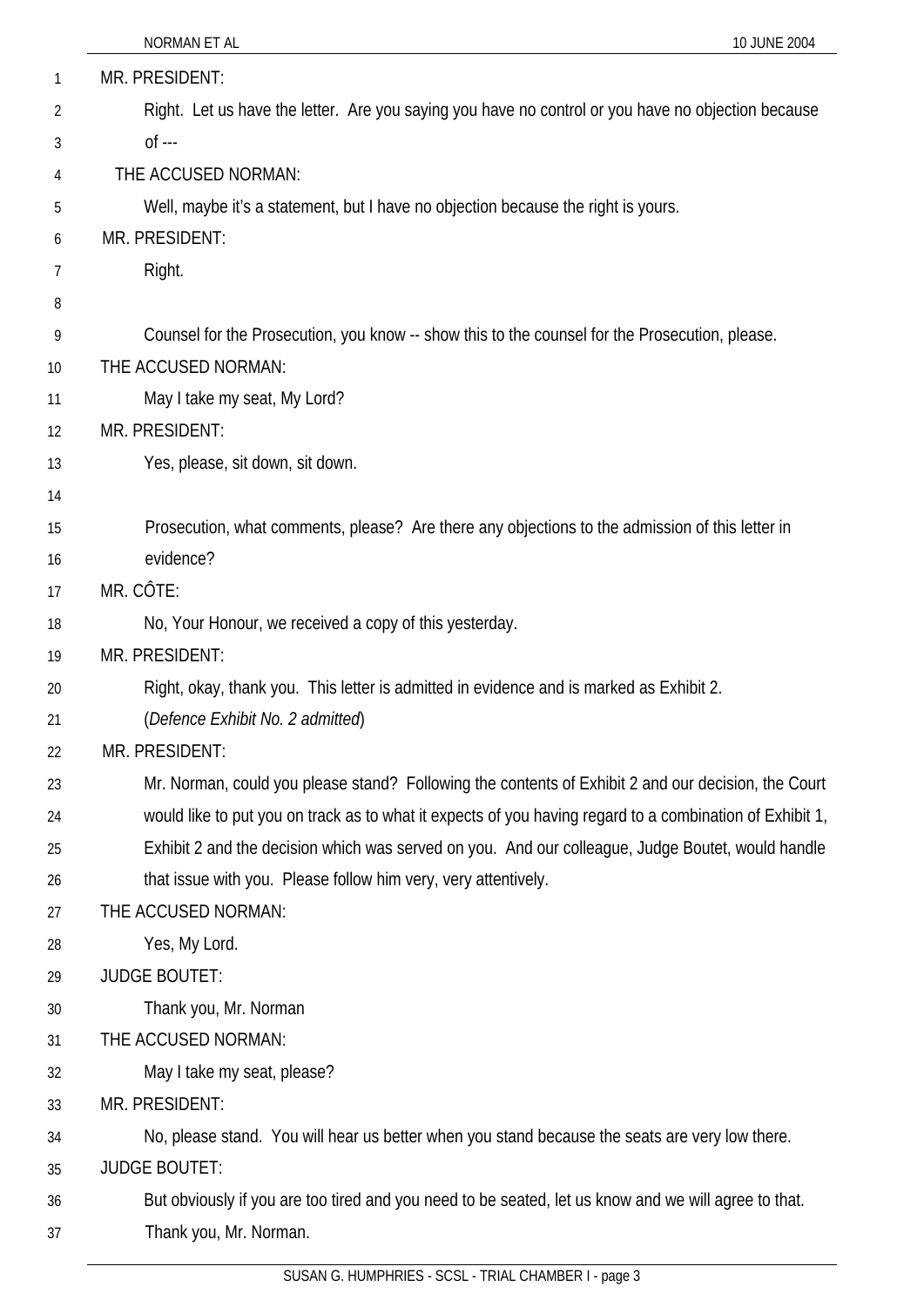|                | NORMAN ET AL<br>10 JUNE 2004                                                                            |
|----------------|---------------------------------------------------------------------------------------------------------|
| 1              | The Exhibit 2 that you have just read to the Court indicates that you would be prepared to accept your  |
| $\overline{2}$ | former counsel to be assisting you in your self-representation. Do I understand that to be your         |
| 3              | position? In the Exhibit 2, there appears to be some --                                                 |
| 4              | MR. PRESIDENT:                                                                                          |
| 5              | Mr. Norman, please, follow him very carefully. Where you have some doubts -- where you have any         |
| 6              | doubts or you don't understand, please, we have all the time to clarify matters to you.                 |
| 7              | THE ACCUSED NORMAN:                                                                                     |
| 8              | Thank you, My Lord.                                                                                     |
| 9              | <b>JUDGE BOUTET:</b>                                                                                    |
| 10             | My questions have to do simply to make sure that we dispel any ambiguity or understanding that may      |
| 11             | exist at this particular moment. So this is really the purpose of my questions to you at this moment.   |
| 12             |                                                                                                         |
| 13             | I would like first to refer to the Court's decision that we rendered on Tuesday, the unanimous decision |
| 14             | as to your right of self-representation, and I would quote from paragraph 32 of that decision. Do you   |
| 15             | have a copy in front of you?                                                                            |
| 16             | THE ACCUSED NORMAN:                                                                                     |
| 17             | (Microphone not activated)                                                                              |
| 18             | MR. PRESIDENT:                                                                                          |
| 19             | Yes.                                                                                                    |
| 20             | <b>JUDGE BOUTET:</b>                                                                                    |
| 21             | There is a copy here, Mr. Norman, that we will make available to you.                                   |
| 22             |                                                                                                         |
| 23             | If you would look at paragraph 32 and I will read from that paragraph that, "The right to self-         |
| 24             | representation solicited in this case by the first Accused, Samuel Hinga Norman, can only be            |
| 25             | exercised with the assistance of counsel to be assigned to the trial and in whatever capacity they are  |
| 26             | assigned or designated, stand-by or otherwise, without prejudice to the Registrar's discretion to       |
| 27             | designate, if the Accused so expresses this desire, members of his former team --" I will stop there    |
| 28             | for the moment. So I take it that this morning you have, and in your letter that has been tendered as   |
| 29             | Exhibit B (sic), expressed that desire.                                                                 |
| 30             | THE ACCUSED NORMAN:                                                                                     |
| 31             | With an exception that is the inclusion of the Registrar's discretion.                                  |
| 32             | <b>JUDGE BOUTET:</b>                                                                                    |
| 33             | This is why I'm ---                                                                                     |
| 34             | THE ACCUSED NORMAN:                                                                                     |
| 35             | "Without prejudice to the Registrar's discretion."                                                      |
| 36             | <b>JUDGE BOUTET</b>                                                                                     |
| 37             | This is why we are asking you these questions just to clarify any possibility of a misunderstanding.    |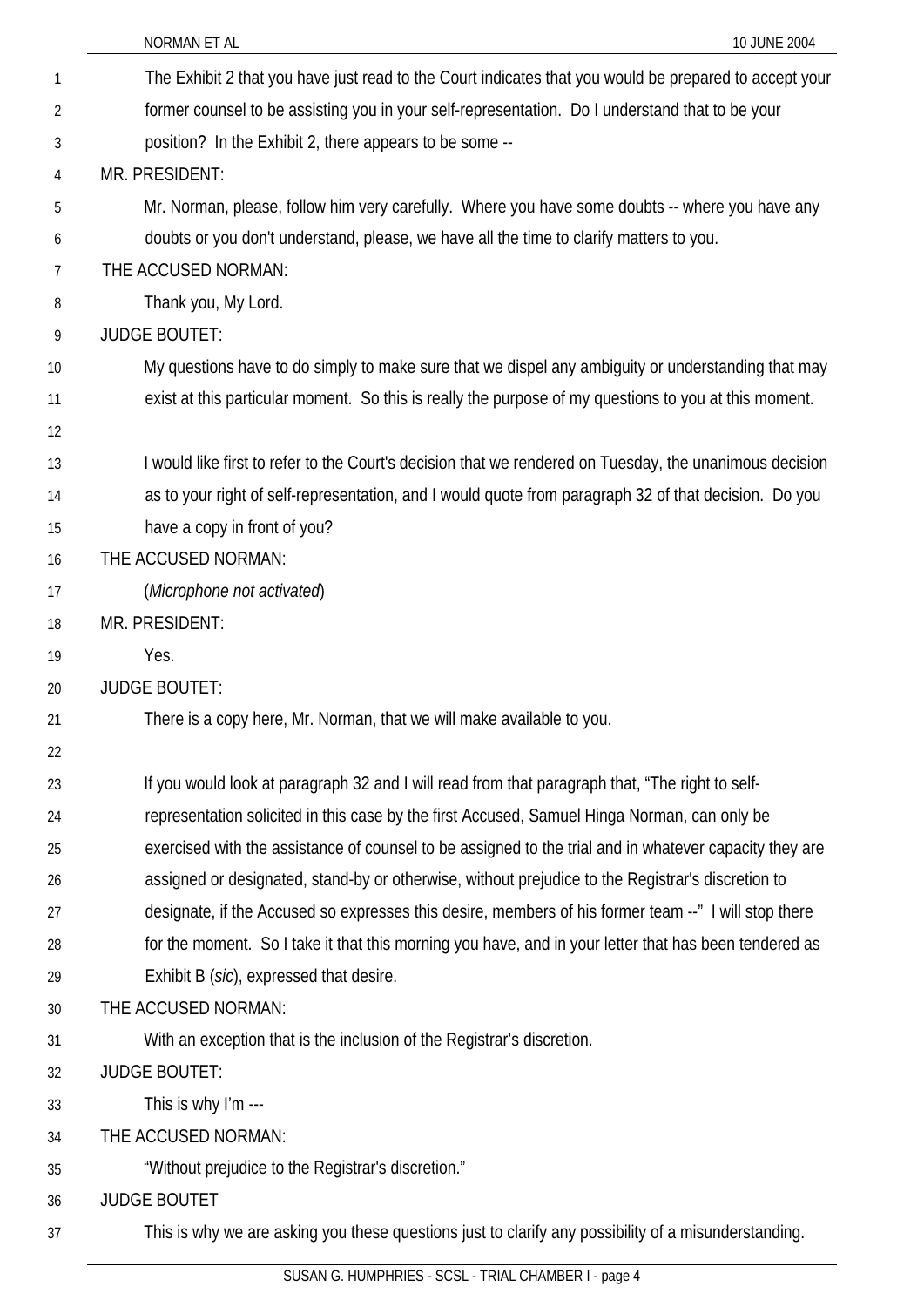|                | NORMAN ET AL<br>10 JUNE 2004                                                                                |
|----------------|-------------------------------------------------------------------------------------------------------------|
| 1              | THE ACCUSED NORMAN:                                                                                         |
| 2              | My Lord, I cannot see my right being exercised with a discretion that I have to obtain or assume            |
| 3              | coming from the Registrar of the Court.                                                                     |
| 4              | <b>JUDGE BOUTET:</b>                                                                                        |
| 5              | The decision, as a result of your request for self-representation, is the one that I have just read to you, |
| 6              | and that decision is intending to appoint, to assist you, stand-by counsel or --                            |
| $\overline{7}$ | THE ACCUSED NORMAN:                                                                                         |
| 8              | Of my deliberate choice, My Lord?                                                                           |
| 9              | <b>JUDGE BOUTET:</b>                                                                                        |
| 10             | I repeat, the intent is to have stand-by counsel assigned to you by the Court. The decision was and is      |
| 11             | -- and I quote to you again -- "It can only be exercised with the assistance of counsel to be assigned      |
| 12             | to the trial and in whatever capacity assist, they are assigned, stand-by or otherwise, without the         |
| 13             | prejudice to the Registrar's discretion to designate members of your former team." What it means is         |
| 14             | you have expressed a desire to still being assisted by your former team, and that is essentially the        |
| 15             | essence of your -- of Exhibit B (sic). I understand your comment, Mr. Norman, I am not disputing that       |
| 16             | you have not said that, but this is why we are trying to understand clearly what your position is and to    |
| 17             | make sure that what you have stated in Exhibit B is really what you meant. So we are trying to              |
| 18             | reconcile that with the decision that was rendered on Tuesday.                                              |
| 19             |                                                                                                             |

20 21 22 23 24 25 26 27 The stand-by counsel for your guidance, if appointed by the Court, once designated by the Registrar, then it could be in these circumstances your former team, because you have so -- you have said so in Exhibit B (sic), they will be under the supervision of the Court. You would have a stand-by counsel, you have no right, no authority, to decide not to do business with them any more. They are Courtappointed from that moment on. They are there to assist you. You have the right of selfrepresentation, they are there to provide advice to you. They are there to ensure that the conduct of the proceedings are fair and that your rights are protected. You are the one doing your own representation within the confines of what I am describing. So they are there to assist you.

- 28 THE ACCUSED NORMAN:
- 29 30 31 32 33 My Lord, I think the essence of having the right of self -- expressively set is of one's own deliberate choice and not the one choosing for. I am sure, My Lord, that I cannot be perceived to be insane, unable to choose for myself, or mute, unable to speak and choose for myself. The exercise of selfdefence, self-reputation, self-appearance, is only with the qualification that I am not called to the Bar and so I am not a lawyer. But that does not bar me from choosing a lawyer of my own choice.
- 34 JUDGE BOUTET:
- 35 36 37 I can only say at this particular moment that such is not the decision of the Court that was rendered on Tuesday. The role of a stand-by counsel is, generally speaking, to assist you in the exercise of your right of self-representation, they would assist you in the preparation and presentation of your case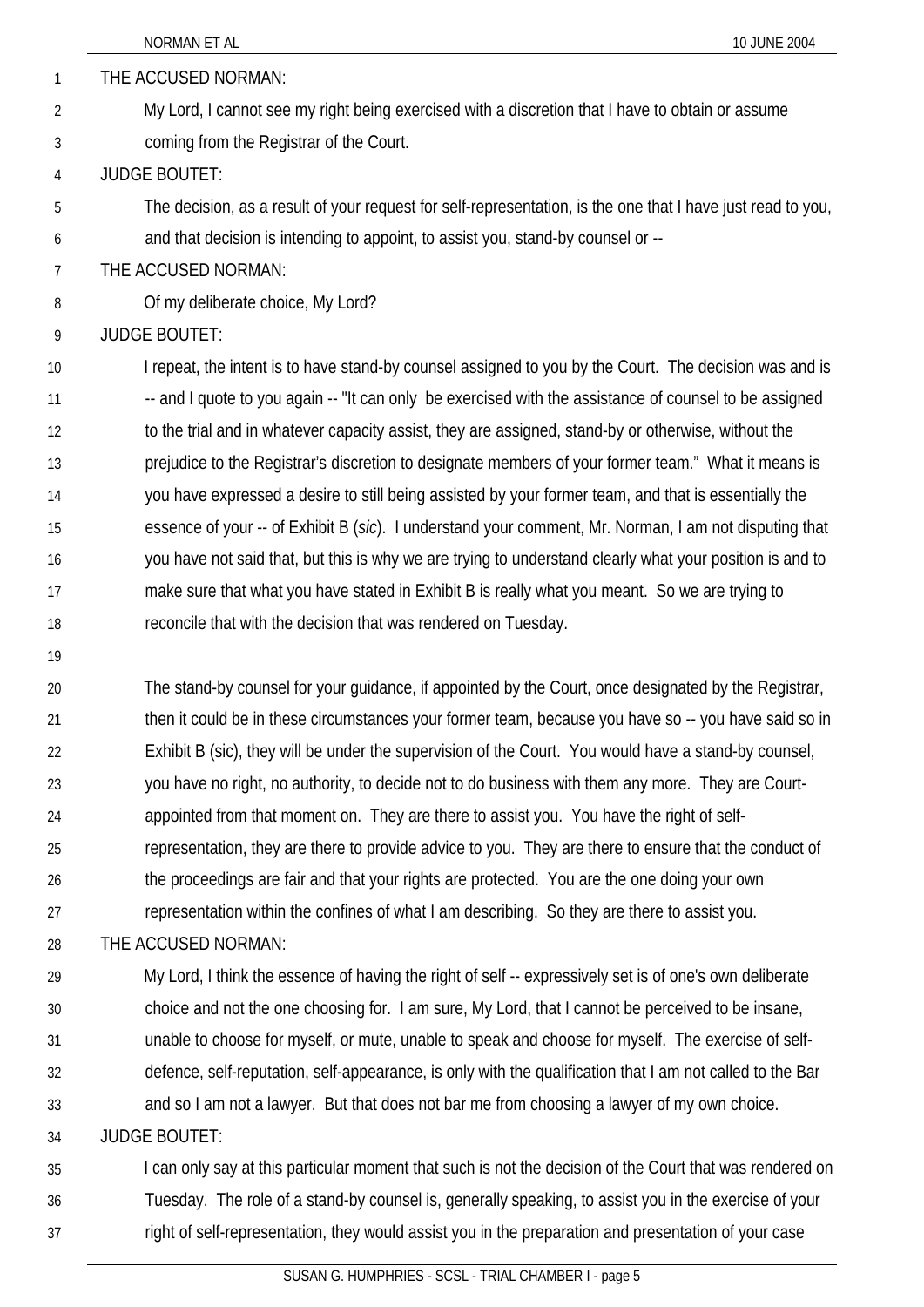| 1              | during the trial phase. They would receive on your behalf all court documents, filings, disclosure of      |
|----------------|------------------------------------------------------------------------------------------------------------|
| $\overline{2}$ | materials. They would be present in the courtroom during the proceedings to assist you whenever            |
| $\mathfrak{Z}$ | required. They will offer legal advice to you and they will address the Court whenever you request         |
| 4              | them to address the Court, if it is your choosing at that time. So this is essentially what they will be   |
| 5              | doing, but the difference is that it just happens that we were prepared to have the Registrar to           |
| 6              | designate your former members as such because it is obvious in this particular case, if they are           |
| 7              | acceptable to you at this stage, to have them so designated because it would be in your best interest      |
| 8              | at this time and it would be certainly in the interest of a fair proceeding and expeditious proceeding at  |
| 9              | this particular moment. So this is why we thought it was an avenue that should be explored. But            |
| 10             | again, I repeat, it just happens that you seem to be agreeing that they should be and could be             |
| 11             | representing and assisting you at this particular moment, but it is within the confine of what I am        |
| 12             | describing.                                                                                                |
| 13             | THE ACCUSED NORMAN:                                                                                        |
| 14             | But, My Lord, I want to understand that the Bench -- the Bench, if you so choose to choose for me,         |
| 15             | may in the very end be responsible for consequences where I may find myself being found guilty by a        |
| 16             | Defence being chosen for me by the Bench and which I believe is a serious miscarriage of my justice.       |
| 17             | <b>JUDGE BOUTET:</b>                                                                                       |
| 18             | For the moment I have no further questions. Thank you, Mr. Norman.                                         |
| 19             | MR. PRESIDENT:                                                                                             |
| 20             | Yes. I think our colleague, Honourable Judge Thompson, has a few remarks as a follow-up to this.           |
| 21             | They are still directed to you, Mr. Norman. If you feel tired you should indicate, but if not, you know,   |
| 22             | we prefer to see you acting and standing. It just shows us that you are in very good health.               |
| 23             | THE ACCUSED NORMAN:                                                                                        |
| 24             | Thank you, My Lord.                                                                                        |
| 25             | <b>JUDGE THOMPSON:</b>                                                                                     |
| 26             | Thank you, Mr. President.                                                                                  |
| 27             |                                                                                                            |
| 28             | Mr. Norman, my own appreciation of the decision of this Court is that you were clearly granted by this     |
| 29             | Chamber the right of self-representation. The only qualification which the Court has put on that is that   |
| 30             | in the exercise of that right the Court will make available a stand-by counsel who you will be at liberty  |
| 31             | to consult, if you want to do so, in respect of the proceedings. In other words, we are saying that the    |
| 32             | existing jurisprudence with regard to the issue of self-representation claimed in international tribunals, |
| 33             | and even in the national systems, permit courts to ensure that the integrity of their proceedings are      |
| 34             | not in any way compromised by granting to accused persons an absolute right of self-representation.        |
| 35             |                                                                                                            |
| 36             | The whole concept of a stand-by counsel is to protect the rights of the Accused, that at some point in     |
| 37             | time during the judicial process there may arise some matters of legal complications which, if the         |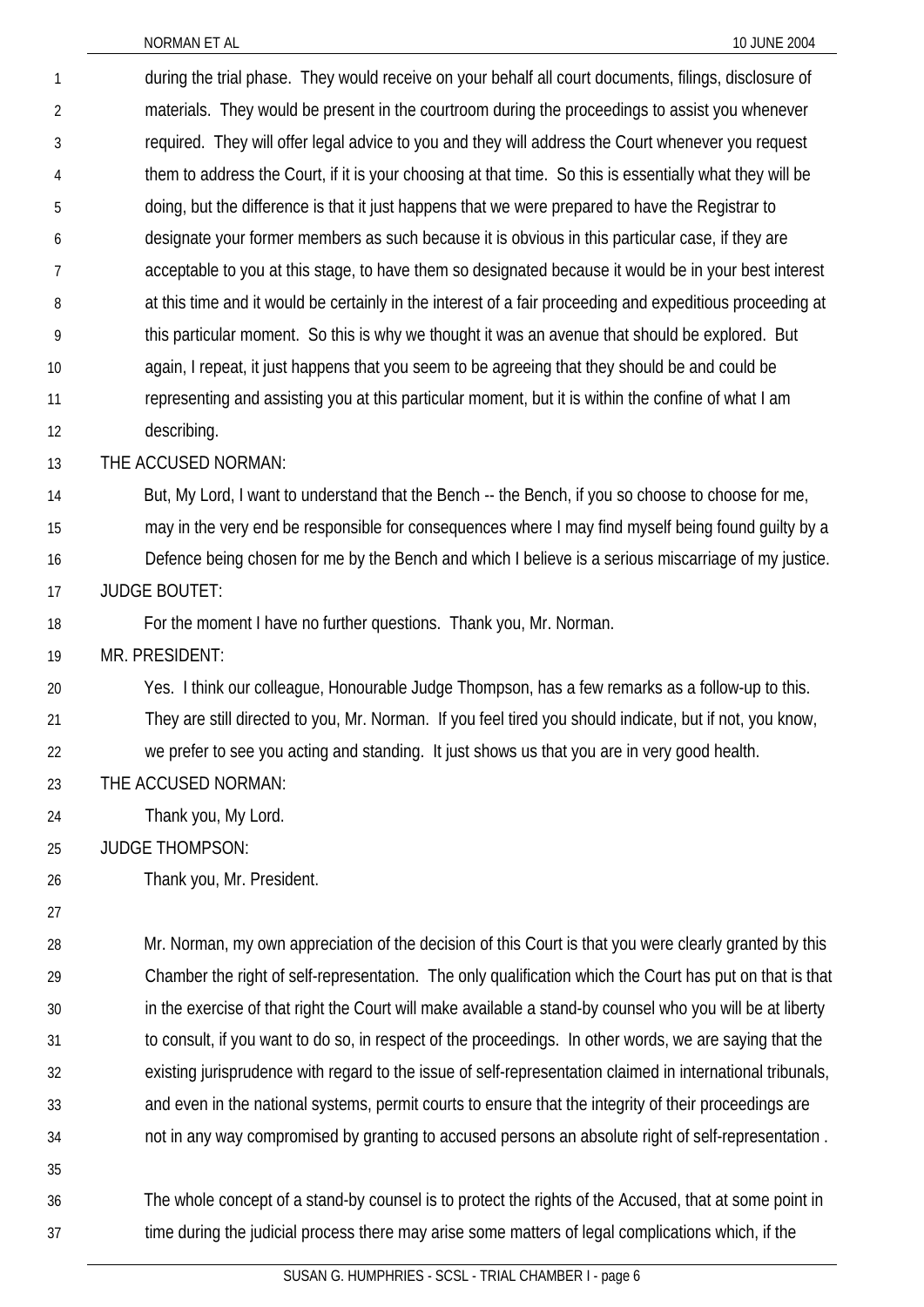- Accused is not a lawyer, he may not be able to unravel, and which the Chamber may not want to take on the responsibility of unravelling since the Chamber has to hold the balance between the two sides. And so the right is not being taken away. All the Chamber is doing is to say, "Out of an abundance of caution, we would like you to have at your beck and call an adviser in the law," and when we crafted the idea of the Registrar having a discretion, it was not a discretion as to how you will exercise your right of self-representation, it's a discretion giving him the latitude from a whole category of possible candidates for stand-by counsel to include, if you so desire, members of your former team. 1 2 3 4 5 6 7
- 8
- 9 10 11 So I do not think we are here at variance with your wishes. Of course the imperfections of language sometimes make it difficult for us to express things as clearly as we would want to. And those are the comments I wish to make.

12 MR. PRESIDENT:

- 13 14 15 16 Yes. Mr. Norman, you have heard these two explanations. Do you have any further comments on this? Do these explanations call for any further comments from you? Because we want to leave this court hall with a clear idea as to where we are moving with the issue -- the very important issue of your representation.
- 17 THE ACCUSED NORMAN:
- 18 19 20 21 22 Thank you, My Lords. We are presently here concerned with a very serious issue, the issue of liberties of three people; myself and my co-defendants. And this concerns the rest of our life behind bars or out in the open, which I believe Your Lordships should consider that a man must have the opportunity if he is deemed not unable to decide in the area of representation and defence. That is my only comment.

23 MR. PRESIDENT:

- 24 25 26 27 28 29 Well, I think you have gotten the message. From your last comments, it seems that you've gotten the message, you know, right; that is, that the Court has not deprived you of your right to selfrepresentation. It is your right. It is absolutely your right, Mr. Norman, but for purposes of preserving the integrity of the proceedings the Court will assign stand-by counsel -- will appoint stand-by counsel who have been identified by the Registrar to assist you in this process whilst you are ensuring your right to self-representation.
- 30
- 31 32 I would like us to have an answer to this question for the records. Are you, in Exhibit 2, saying or accepting the fact that in the designation of stand-by counsel by the Registrar for the Courts to
- 33 appoint, that you do not mind the stand-by counsel to include members of your former team?
- 34 THE ACCUSED NORMAN:
- 35 36 37 My Lord, that is not my answer. And it is not my intention, nor did I intend to let you understand it that way. What I am saying here is that my choice of stand-by, with respect, will have to be respected by the Bench and not to choose for me. If the Bench feels that it is – again, with extreme caution -- it is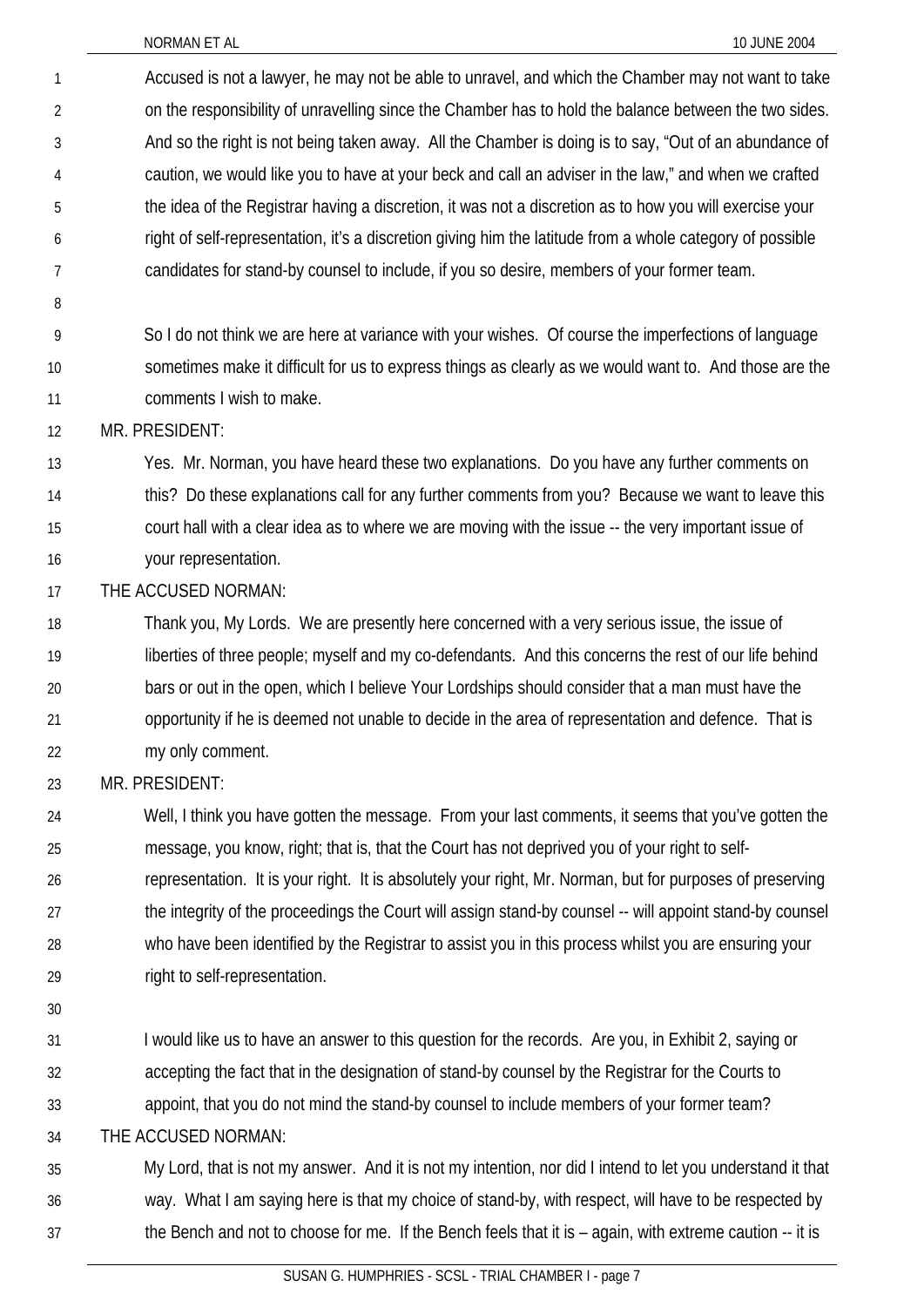the right and in the interests of justice to choose against my own choice, then the decision is left to the Bench. 1 2

#### 3 MR. PRESIDENT:

4 5 6 7 8 9 10 11 12 13 The Court would like to explain yet another detail to you. Mr. Norman, under the Statute, and more precisely under the provisions of Section 17, sub-section 4, sub-section (d) of the Statute -- it is entirely your right, which you exercised a long time ago, to have counsel of your choice. Under 17(4)(d) they are counsel of your choice and this is what your former team, you know, was. As a result of Exhibit 1 they are no longer in the scene, and the Court, because of Exhibit 1, decided, you know, that it would appoint stand-by counsel whilst at the same time recognising your right to selfrepresentation. So the issue here is that they do not necessarily need at this stage to be counsel of your choice. These are counsel who are appointed by the Court, but you have a discretion at this time, Mr. Norman, to express the view, which we perceive in Exhibit 2, that these counsel could also constitute members of your former team.

14

15 16 Does that call for any further reply from you on the understanding on this -- on your understanding of this issue?

17 THE ACCUSED NORMAN:

18 19 20 21 With all due respect to Your Lordship, yes, My Lord, it does. This much I will want to say, that in a situation of extreme danger, if I should run away from you, perceiving that you may not be able to protect me, and in the middle of my cause I decide that you are afterwards able, when I have the discretion, which is solely at my own very deliberate disposal, to run back to you.

22 JUDGE BOUTET:

23 24 25 26 27 28 29 30 Mr. Norman, I would like, if I may, to try to understand a little bit more of your position. Your request in Exhibit A -- Exhibit 1, pardon me, was that you asked the Court and you informed the Court that from now on that you would appear for yourself, represent yourself, defend yourself. That was the essence. So this is Exhibit 1 that we have in front of the Court. At that particular moment you indicated that effective today, and to state further that, "Any presentation by any counsel on my behalf does not represent nor carry my consent." So this is what you indeed filed with the Court and informed the Court of at that moment. So at that moment your request to the Court was unconditional self-representation; that was your request.

31

32 33 34 35 36 37 Our decision has been to accede to your request, but with some conditions to say, "Yes, you may do such representation, but there will be some limits to it because we want to make sure that you will be provided guidance in doing so." So this is exactly the purpose of what we are doing today, so we have acceded with some conditions to your request for self-representation. Now you appear to say, "Well, I want some self-representation, but at the same time I want to retain counsel." Well, you cannot have that both ways, it is either self-representation or it is not. So this is the dilemma we are in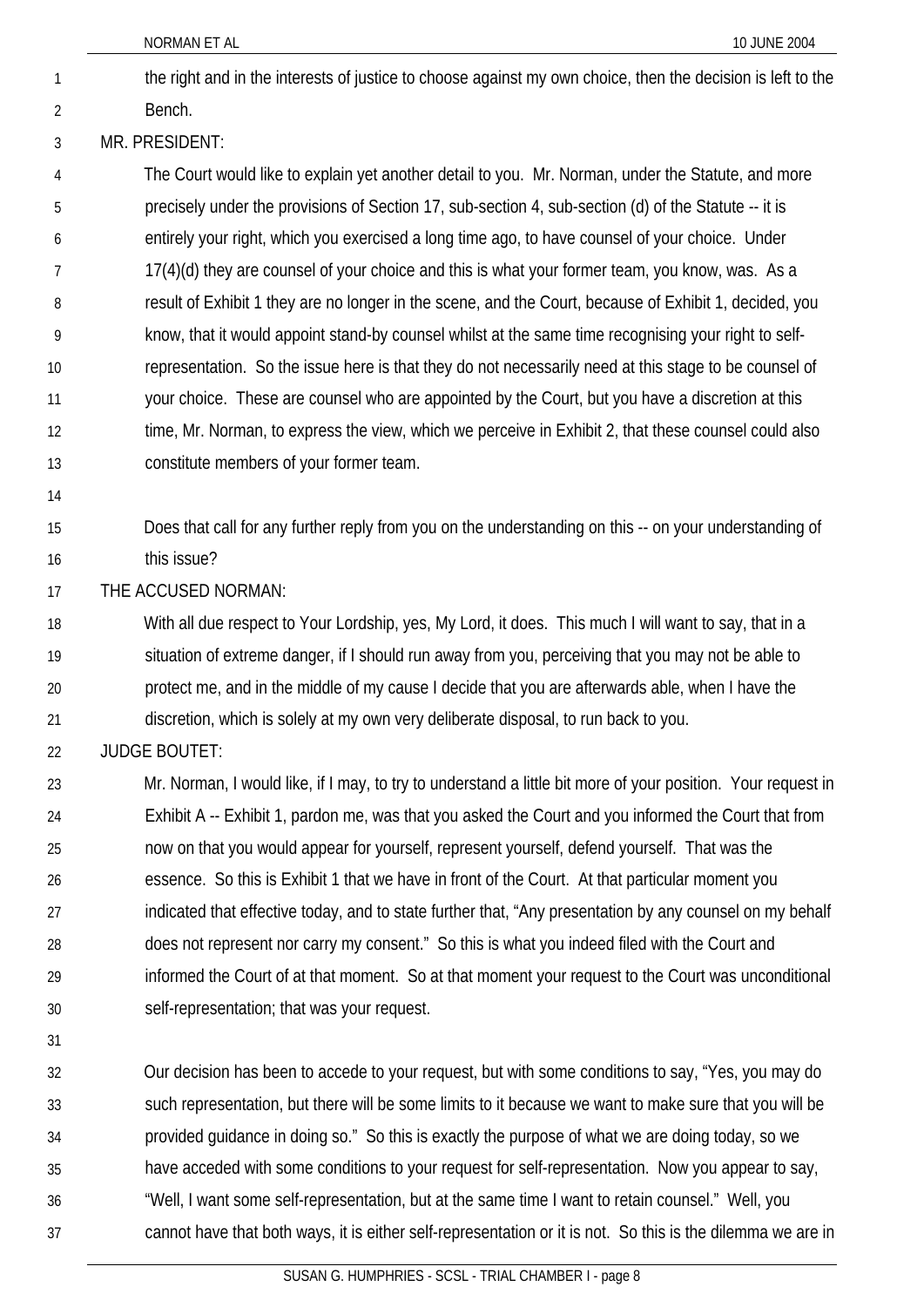| 1  | at this moment, because you appear to be saying to us, "Yes, I want to do my own self-                     |
|----|------------------------------------------------------------------------------------------------------------|
| 2  | representation, but at the same time I would like to retain counsel," so it is not compatible in that      |
| 3  | sense. So this is why we felt compelled to assign counsel to help you and to assist the Court in the       |
| 4  | proceedings. So this is where we are. So if you are telling us today, "Well, really, I don't want to do    |
| 5  | any more self-representation, I want to have my counsel," well, as I say, you cannot have both ways,       |
| 6  | you cannot have self-representation and at the same time have counsel. We have acceded to your             |
| 7  | request, but with certain conditions, and now we are trying to understand what it is you are asking.       |
| 8  | Thank you. Yes, you may respond.                                                                           |
| 9  | THE ACCUSED NORMAN:                                                                                        |
| 10 | My Lord, the underlying factor of Exhibit 1 culminated in the word "consent". If Your Lordships feel       |
| 11 | that that the Bench can choose for me without my consent, and it is the right in the interests of justice, |
| 12 | this is what I am saying to Your Lordships, that the choice is not my own, but I believe that I am not,    |
| 13 | you know, in our local parlance, a <i>borbor</i> , the man who does not talk and somebody has to talk for  |
| 14 | him. Nor am I saying that I cannot think logically, somebody has to think for him (sic). I believe that    |
| 15 | these two qualities are outside of the area of Chief Samuel Hinga Norman. He can talk and he can           |
| 16 | think and he has to give his consent to whoever that may ultimately end up defending him in a trial of     |
| 17 | this magnitude.                                                                                            |
| 18 | <b>JUDGE BOUTET:</b>                                                                                       |
| 19 | Thank you.                                                                                                 |
| 20 | <b>JUDGE THOMPSON:</b>                                                                                     |
| 21 | Mr. Norman, could you explain to me why you copied Exhibit 2 to all members of your former team?           |
| 22 | THE ACCUSED NORMAN:                                                                                        |
| 23 | Yes, My Lord, it is for them to be fully aware of what I am doing. Even Exhibit 1 was also copied to       |
| 24 | them and this was out of extreme caution.                                                                  |
| 25 | <b>JUDGE THOMPSON:</b>                                                                                     |
| 26 | So, let me further pose the question: on the basis of what you stated in Exhibit 2, what reactions were    |
| 27 | you expecting from members of your former defence team?                                                    |
| 28 | THE ACCUSED NORMAN:                                                                                        |
| 29 | My Lord, I look at you with very serious interest and I am sure that Your Lordship will spare me that      |
| 30 | answer.                                                                                                    |
| 31 | <b>JUDGE THOMPSON:</b>                                                                                     |
| 32 | I will not press the point.                                                                                |
| 33 | THE ACCUSED NORMAN:                                                                                        |
| 34 | Thank you, Your Lordship.                                                                                  |
| 35 | <b>JUDGE BOUTET:</b>                                                                                       |
| 36 | You may be seated, Mr. Norman.                                                                             |
| 37 |                                                                                                            |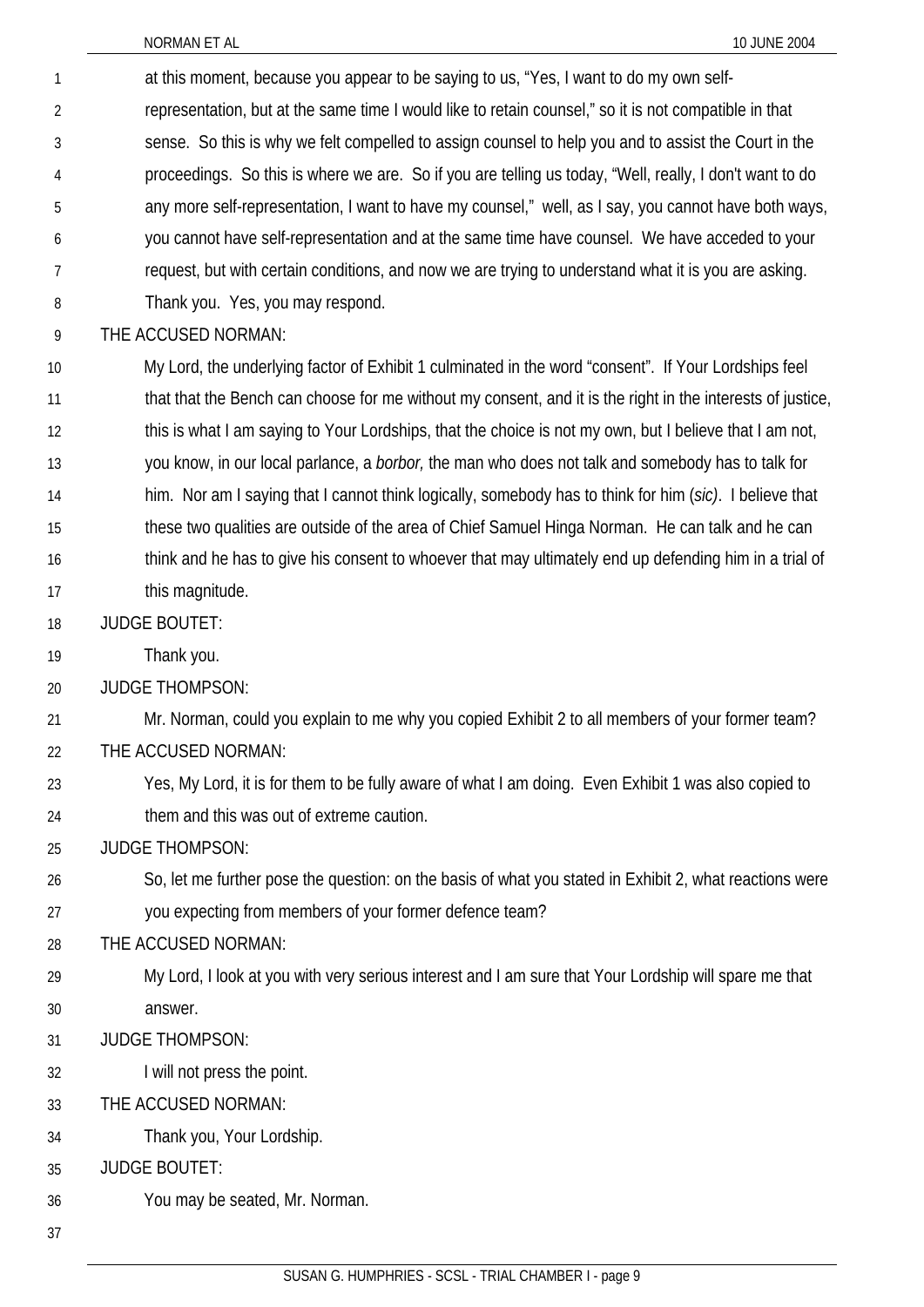- 1 THE ACCUSED NORMAN:
- 2 Thank you.

3 MR. PRESIDENT:

- May we call on the Registrar of the Special Court, Mr. Robin Vincent, to give us -- to give the Court a briefing as to what he indeed has done, very briefly, very succinctly, on the execution of the decision of the Court.
- 7 MR. VINCENT:
- 8 Yes, Your Honour.
- 9

4

5

6

10 11 12 13 14 15 16 17 18 19 20 21 22 Following the Court's decision on the 8th of June, the decision regarding the identification and designation of stand-by counsel or otherwise, and in consultation with the Principal Defender, a number of enquiries were made both within Sierra Leone and internationally. And over a dozen lawyers were contacted with the emphasis on looking for lawyers who had international trial experience in front of either the Rwanda Tribunal or the former Yugoslav Tribunal. Unfortunately, because of the shortage of time, not surprisingly, all those counsel contacted, none of them were available. The Principal Defender, again, in consultation with me, then widened her search and in fact identified a very eminent lawyer who had not practised before an international criminal tribunal, but was recognised in his own jurisdiction as a highly accomplished trial lawyer. That gentleman agreed to represent Mr. Norman, subject to him coming to Freetown and, indeed, Your Honours, arrangements have been made for that international counsel to arrive in Freetown on Monday at which time he will be briefed by the Principal Defender. And I have here, Your Honours, the curriculum vitae of the counsel concerned.

23 MR. PRESIDENT:

24 25 26 The Court has taken note of the documents submitted to it by the Registrar; just browsing through it and without really going through the details. We would at this stage want to admit this document in evidence as Exhibit 3.

27 JUDGE BOUTET:

- 28 29 30 Will the Prosecution look at the document and the Defence counsel for Mr. Norman? Would you please look at the document and see if you have any comments with respect to this document being filed as an exhibit?
- 31 THE ACCUSED NORMAN:

My Lord, do I need to do that now?

33 JUDGE BOUTET:

32

- 34 35 Yes, because we want to file this document, but if you need time, take the time you need to do it -- to look at it.
- 36 THE ACCUSED NORMAN:
- 37 My Lord, with all due respect to this fine person and all the qualities, I still hold the view that it is not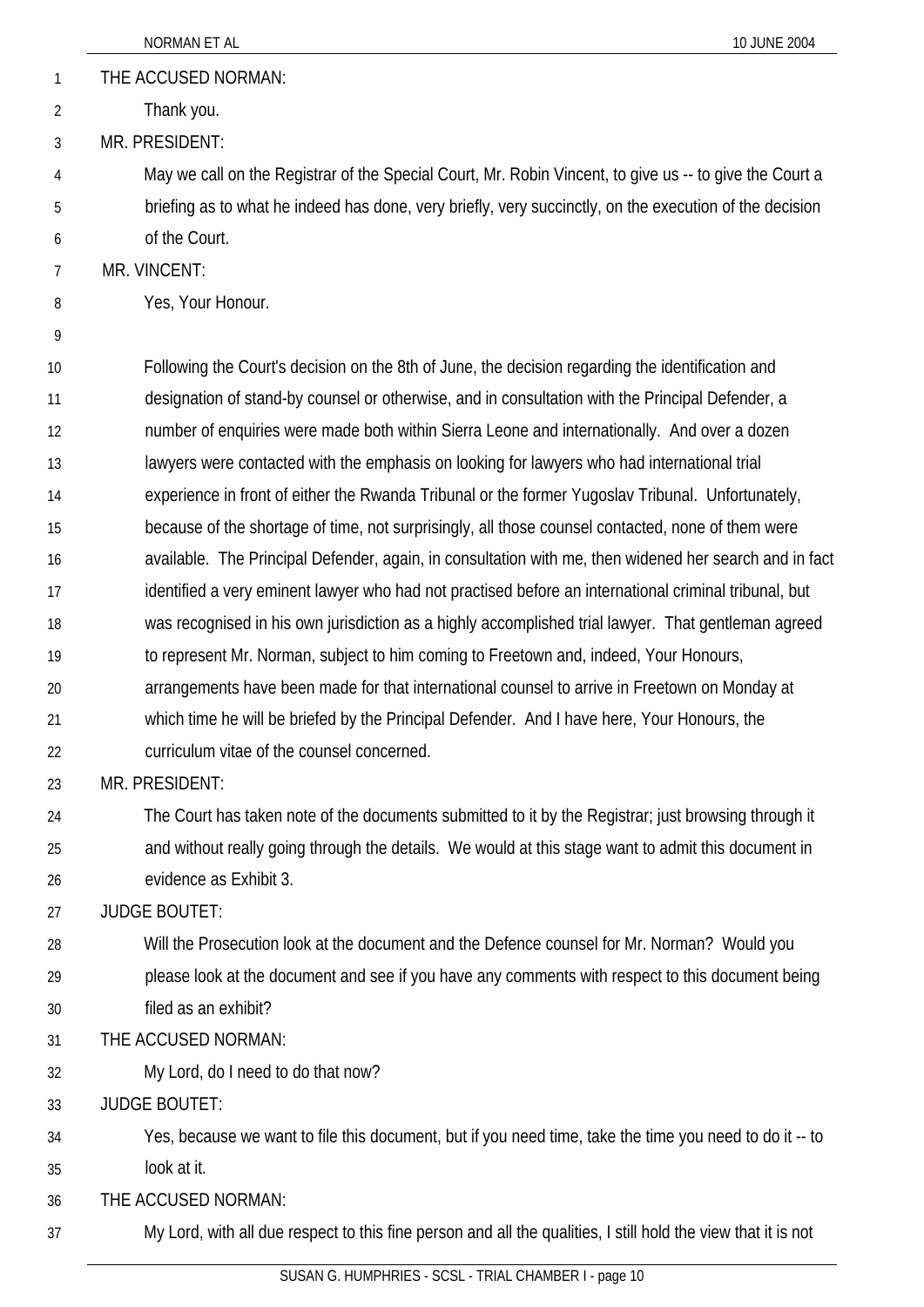|    | NORMAN ET AL<br>10 JUNE 2004                                                                                  |
|----|---------------------------------------------------------------------------------------------------------------|
| 1  | my choice.                                                                                                    |
| 2  | <b>JUDGE BOUTET:</b>                                                                                          |
| 3  | We are not -- the purpose of that, Mr. Norman, is not to say to you that the document you have in front       |
| 4  | of you, with reference to Mr. Hall, is the person that the Court has or will be assigning. This is not the    |
| 5  | purpose of that at this moment, it is just to put in front of the Court the qualification of this individual. |
| 6  | That is all.                                                                                                  |
| 7  | MR. PRESIDENT:                                                                                                |
| 8  | Nobody is saying he is of your choice, Mr. Norman, we want you to get it very, very clearly, because if       |
| 9  | you have assumed the document is just for you to see it and for your comments --                              |
| 10 | <b>JUDGE BOUTET:</b>                                                                                          |
| 11 | Do you have any comments from the Prosecution --                                                              |
| 12 | MR. CÔTE:                                                                                                     |
| 13 | I would ask the Court to comment on this or --                                                                |
| 14 | <b>JUDGE BOUTET:</b>                                                                                          |
| 15 | -- on this becoming an exhibit.                                                                               |
| 16 | MR. CÔTE:                                                                                                     |
| 17 | This becoming an exhibit, no.                                                                                 |
| 18 | <b>JUDGE BOUTET:</b>                                                                                          |
| 19 | Be seated, Mr. Norman.                                                                                        |
| 20 | THE ACCUSED NORMAN:                                                                                           |
| 21 | Thank you, Your Honour.                                                                                       |
| 22 | MR. PRESIDENT:                                                                                                |
| 23 | Addressing myself to Mr. Tejan-Sie, who is in court, and the debate or the argument here, can you             |
| 24 | please -- the arguments here appear to touch and concern members of his former team of which you              |
| 25 | are one of them. Exhibit A -- Exhibit 1 was read in this Court to your hearing, Exhibit 2 has been read       |
| 26 | in this Court to your hearing. Can we have your comments on these two exhibits as a member of his             |
| 27 | former Defence team -- of Mr. Hinga Norman's former Defence team?                                             |
| 28 |                                                                                                               |
| 29 | This matter is being stood down, the Court will rise and we will resume in the next couple of minutes --      |
| 30 | in the next couple of minutes. The Court will rise.                                                           |
| 31 | (The Court recessed from 1138 to 1219H)                                                                       |
| 32 | MR. PRESIDENT:                                                                                                |
| 33 | The Court resumes its sitting, and before we stood down this matter the Court wanted to hear from             |
| 34 | Mr. Tejan-Sie his reaction to -- there is some development, particularly in terms of Exhibits 1 and now       |
| 35 | in terms of Exhibit 2.                                                                                        |
| 36 | MR. TEJAN-SIE:                                                                                                |
| 37 | As My Lord pleases. My Lord, before I do make any comments, Chief Norman, when you rose did                   |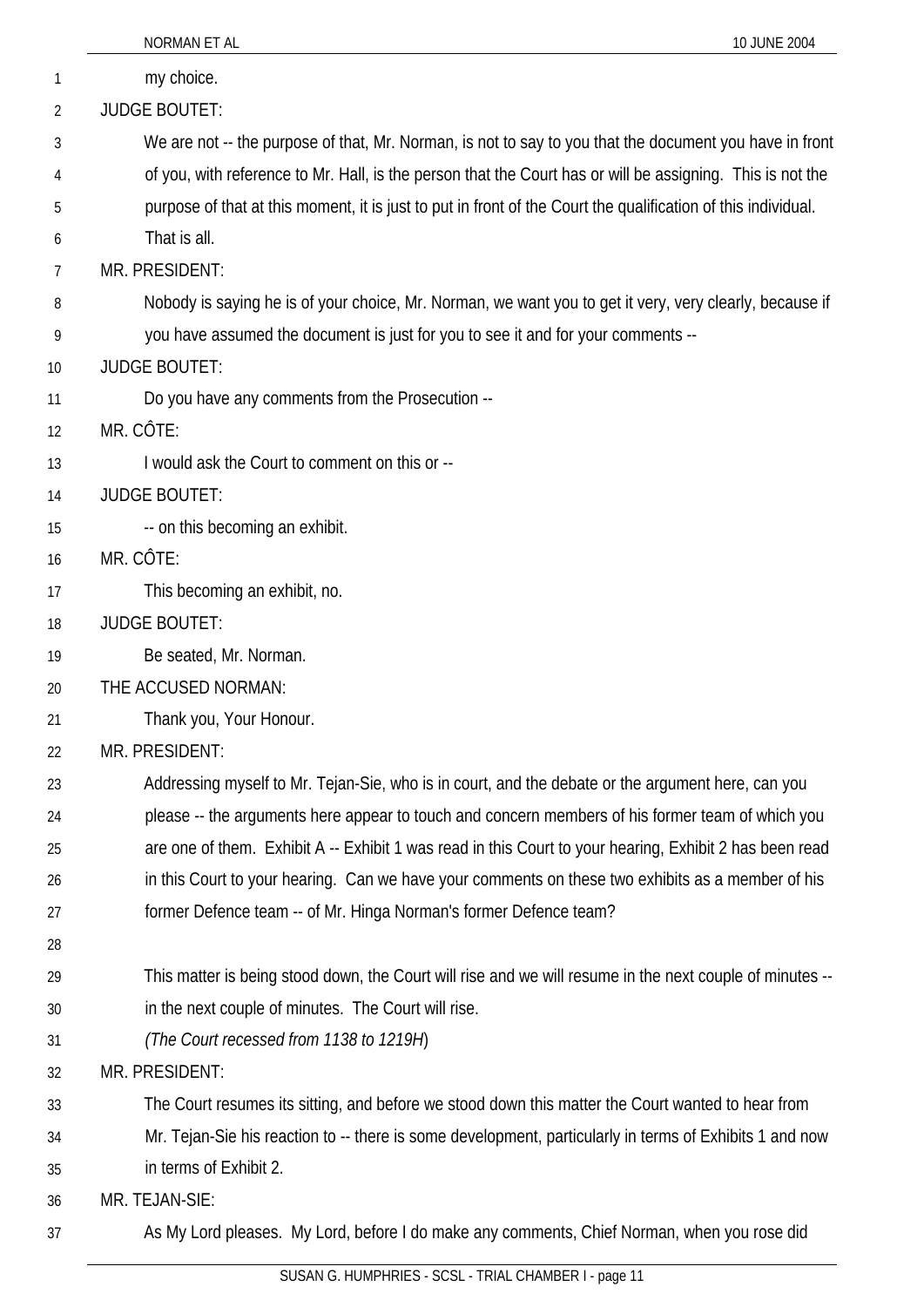|    | NORMAN ET AL<br>10 JUNE 2004                                                                              |
|----|-----------------------------------------------------------------------------------------------------------|
| 1  | say that he just wants to make a two minute comment before I speak and I wish to yield to him before      |
| 2  | I address Your Lordship, if Your Lordship so pleases, My Lord. I don't think it is anything that is going |
| 3  | to set us back or controversial, I think, from the indication --                                          |
| 4  | MR. PRESIDENT                                                                                             |
| 5  | He made an indication that he wants to say something?                                                     |
| 6  | MR. TEJAN-SIE:                                                                                            |
| 7  | Address Your Lordship for two minutes before I do.                                                        |
| 8  | MR. PRESIDENT:                                                                                            |
| 9  | Before you speak. Yes, perfect.                                                                           |
| 10 | MR. TEJAN-SIE:                                                                                            |
| 11 | As My Lord pleases.                                                                                       |
| 12 | MR. PRESIDENT                                                                                             |
| 13 | Mr. Norman, please, you may address the Court.                                                            |
| 14 | THE ACCUSED NORMAN:                                                                                       |
| 15 | Thank you, My Lords. During the break my attention was called to some slight confusion and I want         |
| 16 | to make it clear and precise that the choice was not either/or, it was the former team. That's all I said |
| 17 | and that is what I am saying now. Thank you, My Lords.                                                    |
| 18 | MR. PRESIDENT:                                                                                            |
| 19 | We want -- Mr. Norman, can you -- we want you to be more precise. I mean, it is the entire former         |
| 20 | team to do what?                                                                                          |
| 21 | THE ACCUSED NORMAN:                                                                                       |
| 22 | To act as stand-by in my defence.                                                                         |
| 23 | MR. PRESIDENT:                                                                                            |
| 24 | In your defence. Thank you very much.                                                                     |
| 25 |                                                                                                           |
| 26 | Yes, Mr. Tejan-Sie, you may address the Court.                                                            |
| 27 | MR. TEJAN-SIE:                                                                                            |
| 28 | Thank you very much, My Lord, for asking us on this side for our comments on this issue. My Lord,         |
| 29 | as you can see from developments since last Thursday, our team has made itself present in this Court      |
| 30 | to show courtesy to Your Lordships and to Your Lordship's Court. We were assigned counsel until we        |
| 31 | were relieved by your Court. My Lord, we would always make our team - our team's presence felt in         |
| 32 | this Court.                                                                                               |
| 33 |                                                                                                           |
| 34 | Yesterday evening, My Lord, as you can tell from my voice, which is usually guttural, today is croaky.    |
| 35 | I have a bad cold and I only got to know about Exhibit 2 last evening when the Principal Defender         |
| 36 | informed me about it.                                                                                     |
| 37 |                                                                                                           |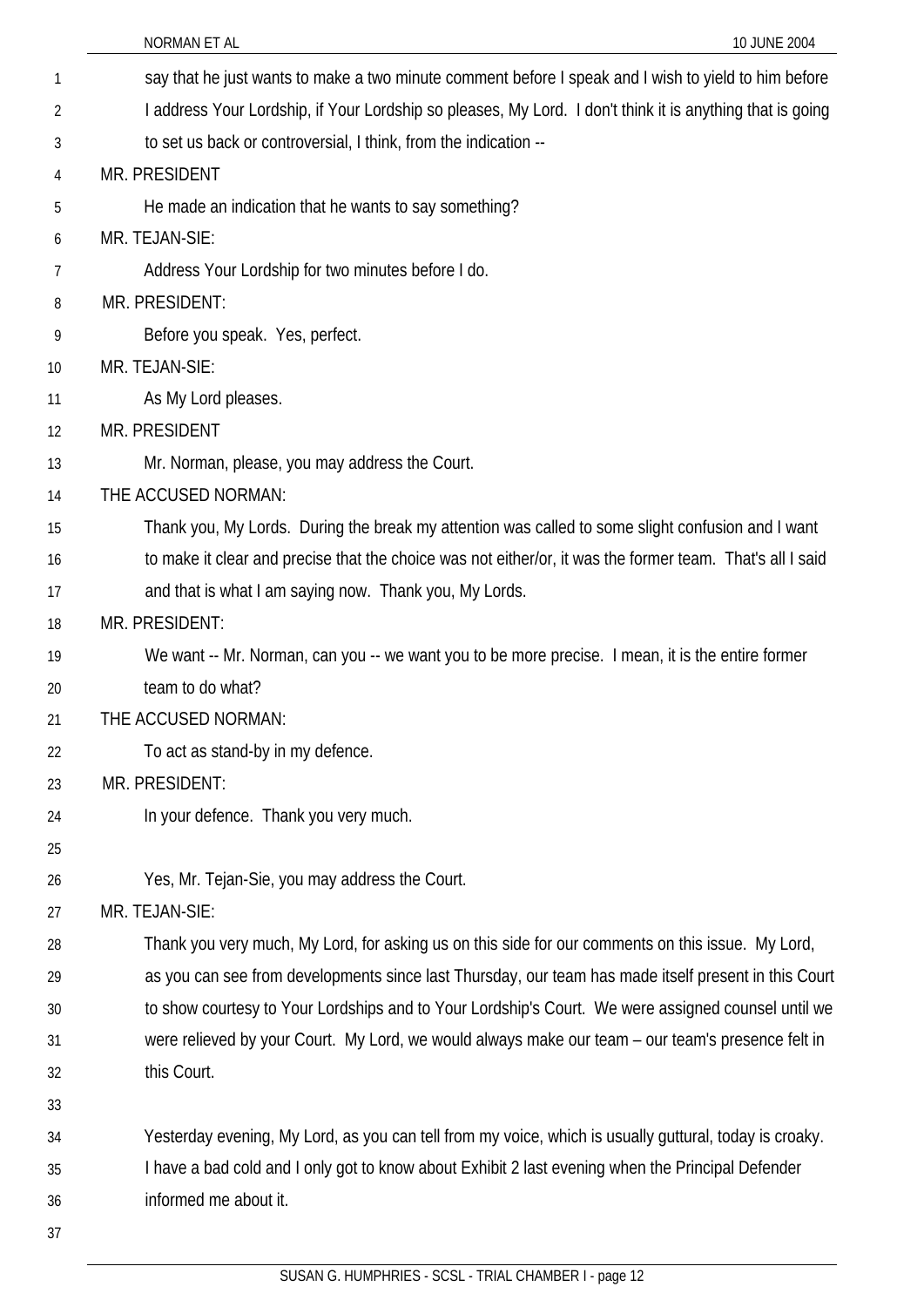| $\mathbf{1}$   | I have not been able to discuss it with other members of my team in detail. We were thinking that        |
|----------------|----------------------------------------------------------------------------------------------------------|
| $\overline{2}$ | after hearing what Your Lordships would rule today as a team we would discuss it, and whatever           |
| 3              | decision we do make we would discuss it with the client and then we would inform Your Lordship           |
| 4              | through Your Lordship's registry. That is our position as of now; this thing came to us late last night. |
| 5              | Even my lead counsel did not get hold of it until way late into the night and he had made other plans    |
| 6              | for today, but even -- I had to get up off my sick bed because we have to be present here, we have to    |
| 7              | be here and apart from myself and my lead counsel no other member of my team present has                 |
| 8              | audience in Your Lordship's Court. So, My Lord, we cannot give any response to Exhibit 2, as I stand     |
| 9              | here, because I cannot speak for the whole team as we have not met as a team and discussed these         |
| 10             | issues because, according to Exhibit 2, it would appear that Chief Norman is asking for his full team or |
| 11             | his full former team to assist.                                                                          |
| 12             | MR. PRESIDENT:                                                                                           |
| 13             | Would you, if you don't mind, take a question or an observation from Honourable Judge Boutet?            |
| 14             | <b>JUDGE BOUTET</b>                                                                                      |
| 15             | Mr. Tejan-Sie, I'm sorry. Are you -- I just want to make sure that I understand what you are saying.     |
| 16             | You are talking obviously of yourself and your -- the team that was working for Mr. Norman before.       |
| 17             | MR. TEJAN-SIE:                                                                                           |
| 18             | Yes, My Lord.                                                                                            |
| 19             | <b>JUDGE BOUTET:</b>                                                                                     |
| 20             | But I understand you to say that you would like to consult and discuss the issues with the other         |
| 21             | members of the team as the team were. But we would like to hear from you as well, personally as a        |
| 22             | member of the team or as a counsel on your own.                                                          |
| 23             | MR. TEJAN-SIE:                                                                                           |
| 24             | As counsel?                                                                                              |
| 25             | <b>JUDGE BOUTET:</b>                                                                                     |
| 26             | I am not suggesting that if the team does not agree that you will not agree, or there are various        |
| 27             | options.                                                                                                 |
| 28             | MR. TEJAN-SIE:                                                                                           |
| 29             | My Lord, I would not like to make any commitment without consultation with my team based on              |
| 30             | Exhibit 2. I would not make any comments for my team, at least I would want to get the reaction of       |
| 31             | members of my team. And I would really need to talk to my client, I have not spoken to him since last    |
| 32             | Thursday on this issue. I have seen him, but we have not dealt with why Exhibit 1, or why now            |
| 33             | Exhibit 2 issues like that have to be clarified, and I must give my advice and see how he takes them     |
| 34             | before I can commit myself to this Court.                                                                |
| 35             |                                                                                                          |
| 36             | We will not delay this Court. If Your Lordships did want our reaction I am sure we would make it after   |
| 37             | consultation among ourselves and whatever concerns we might have we would pass onto the Chief            |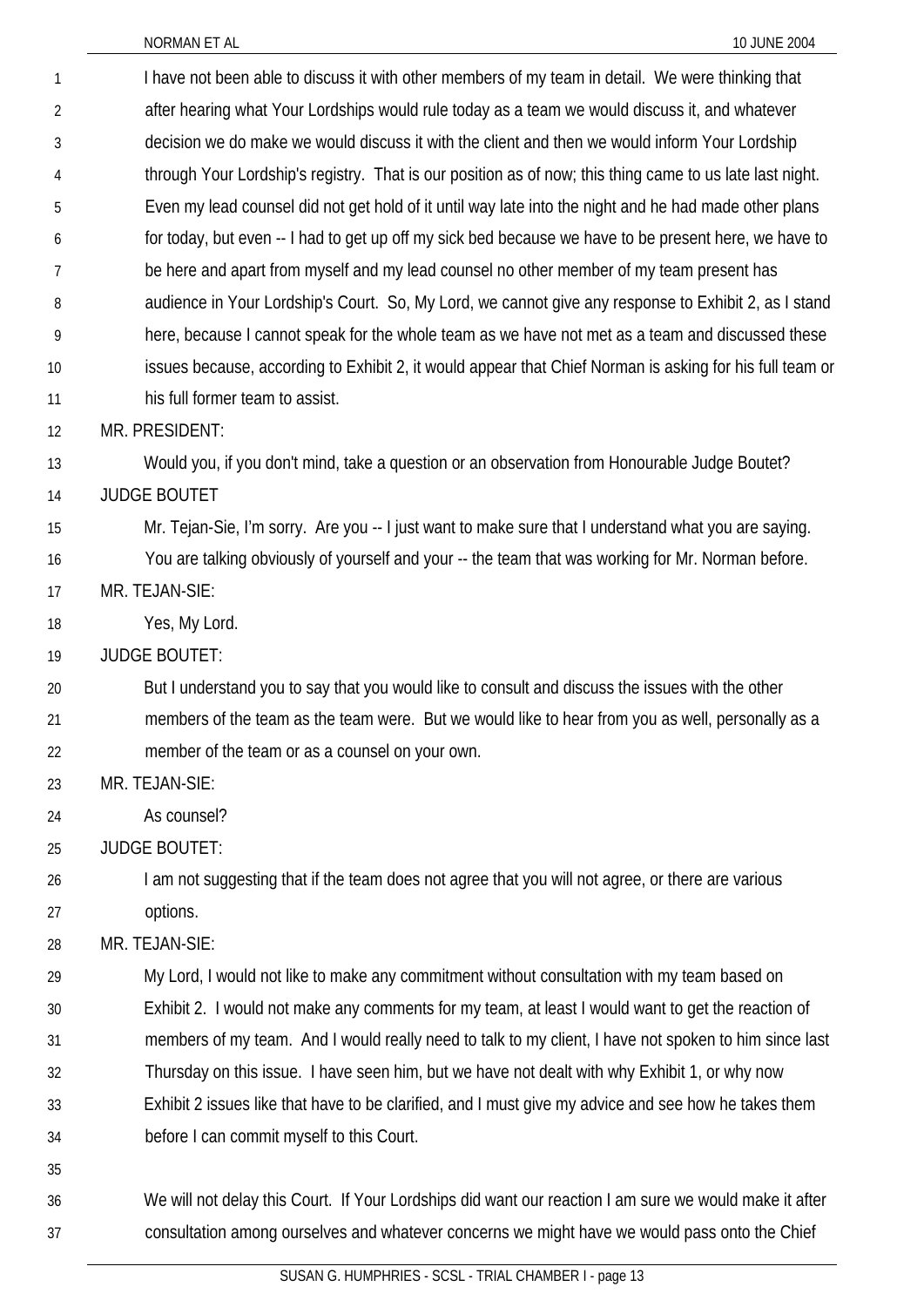|    | NORMAN ET AL<br>10 JUNE 2004                                                                             |
|----|----------------------------------------------------------------------------------------------------------|
| 1  | and then we would come back to you, Your Lordship's.                                                     |
| 2  | <b>JUDGE BOUTET:</b>                                                                                     |
| 3  | There seemed to be, listening to your comments, to be -- I have a cold too, pardon me. There seems       |
| 4  | to be some confusion because you are now talking of your client.                                         |
| 5  | MR. TEJAN-SIE:                                                                                           |
| 6  | My?                                                                                                      |
| 7  | <b>JUDGE BOUTET:</b>                                                                                     |
| 8  | You are now talking about your client, you want to consult with your client. These are the words that    |
| 9  | you have just used.                                                                                      |
| 10 | MR. TEJAN-SIE:                                                                                           |
| 11 | Yes, My Lord.                                                                                            |
| 12 | <b>JUDGE BOUTET:</b>                                                                                     |
| 13 | If you are stand-by counsel appointed by the Court, you will be working for Mr. Norman, you will be      |
| 14 | advising Mr. Norman, but he is not necessarily your client. The client relationship becomes somewhat     |
| 15 | different because you are, if we go that route, court-appointed counsel. Now, if Mr. Norman is           |
| 16 | revisiting the whole of his position and is coming back to where we were before he tried to assert his   |
| 17 | right to self-representation, this is a different scenario. So I want to make sure that we do understand |
| 18 | the same thing when we are talking.                                                                      |
| 19 | MR. TEJAN-SIE:                                                                                           |
| 20 | Yes, My Lord, yes, My Lord. Well, My Lord, I use the words "my client" very liberally. I do not          |
| 21 | represent Mr. Norman only before the Special Court for Sierra Leone.                                     |
| 22 | <b>JUDGE BOUTET:</b>                                                                                     |
| 23 | Thank you.                                                                                               |
| 24 | MR. PRESIDENT:                                                                                           |
| 25 | Ms. Principal Defender, your presence is recognised for whatever comments you would like to put          |
| 26 | across to the Court.                                                                                     |
| 27 | MS. MONASEBIAN:                                                                                          |
| 28 | Yes, I thank Your Honours for allowing to me speak. I would like to simply say that the Principal        |
| 29 | Defender, and I am sure the Court, thanks Mr. Tejan-Sie for nevertheless appearing over these last       |
| 30 | days to make himself available to the Court under what must be extra-ordinarily difficult                |
| 31 | circumstances. And so I just thank Mr. Tejan-Sie and the rest of his team for their professionalism in   |
| 32 | coming to court today. Thank you, Your Honours.                                                          |
| 33 | MR. PRESIDENT:                                                                                           |
| 34 | Thank you, Principal Defender.                                                                           |
| 35 |                                                                                                          |
| 36 | Mr. Tejan-Sie and Mr. Norman, first to Mr. Tejan-Sie, we do not have much time, you know, to lose.       |
| 37 | How long will be -- we want to adjourn this matter, you know, within a very short period, not this       |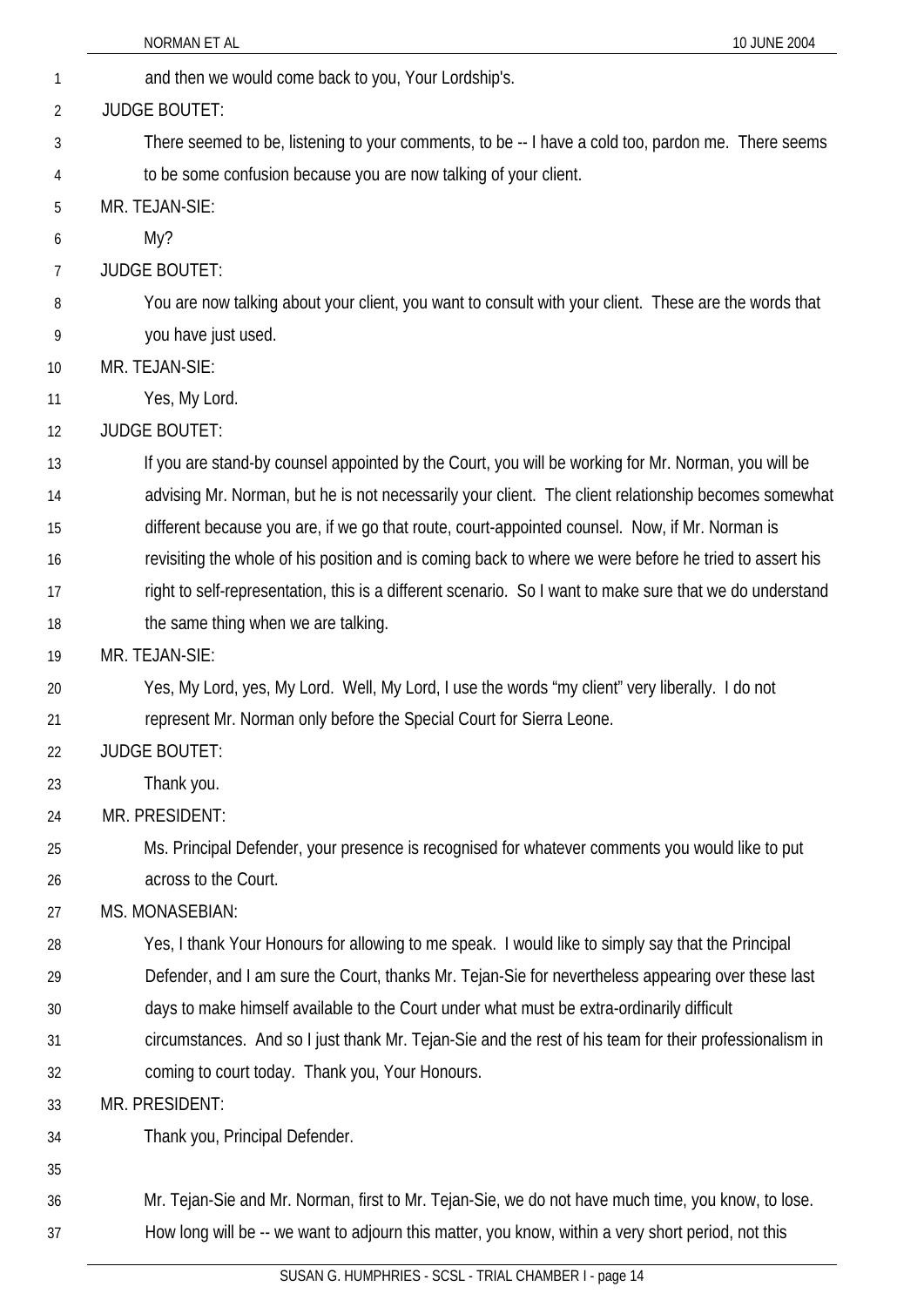|    | 10 JUNE 2004<br>NORMAN ET AL                                                                           |
|----|--------------------------------------------------------------------------------------------------------|
| 1  | afternoon, but certainly not later than tomorrow, for you to carry out your consultations. When do you |
| 2  | think you will be ready to inform the Court as to what the decision is in your defence team?           |
| 3  | MR. TEJAN-SIE:                                                                                         |
| 4  | My Lord, I was before Your Lordship -- before Your Lordship just commented, I was inclined to asking   |
| 5  | for an adjournment to Monday so that by tomorrow we would have decided and informed Your               |
| 6  | Lordships through Your Lordships' Registrar or through the Principal Defender.                         |
| 7  | MR. PRESIDENT:                                                                                         |
| 8  | Yes, Mr. Norman, do you have any comments on this?                                                     |
| 9  | THE ACCUSED NORMAN:                                                                                    |
| 10 | Well, My Lord, the choice is your own.                                                                 |
| 11 | MR. PRESIDENT:                                                                                         |
| 12 | Mr. Norman, the choice is ours, but as a person -- as an accused person who has the right to self-     |
| 13 | representation you can also make your own submissions to the Court as to whether, you know, this       |
| 14 | course of action suits you or not.                                                                     |
| 15 | THE ACCUSED NORMAN:                                                                                    |
| 16 | Thank you, Your Lordships, and I happen to be a very far junior member of the Bench, being a JP,       |
| 17 | and I want to --                                                                                       |
| 18 | MR. PRESIDENT:                                                                                         |
| 19 | When you say JP, I understand you to mean a Justice of the Peace.                                      |
| 20 | THE ACCUSED NORMAN:                                                                                    |
| 21 | If it please Your Lordship, I want to recognise --                                                     |
| 22 | MR. PRESIDENT:                                                                                         |
| 23 | It is a very honourable title (overlapping microphones).                                               |
| 24 | THE ACCUSED NORMAN:                                                                                    |
| 25 | (inaudible)                                                                                            |
| 26 | MR. PRESIDENT:                                                                                         |
| 27 | I remember my father was also a JP. So it is a title we are very familiar with, yes.                   |
| 28 | THE ACCUSED NORMAN:                                                                                    |
| 29 | Thank you, Your Lordship. With all sincerity I appreciate in every way whatsoever the proceedings      |
| 30 | this far, and I want to thank Your Lordships for giving me so much opportunity and whatever and        |
| 31 | whenever it pleases Your Lordships then I am ready.                                                    |
| 32 | MR. PRESIDENT:                                                                                         |
| 33 | Thank you. Can you sit down, please.                                                                   |
| 34 |                                                                                                        |
| 35 | Mr. Norman, this matter stands adjourned to Monday, the 14th of June for the Court to come out with    |
| 36 | a ruling on the nature of your representation and the obligations of counsel before this Court. The    |
| 37 | matter is adjourned to the 14th on the understanding, of course, that before then, Mr. Tejan-Sie --    |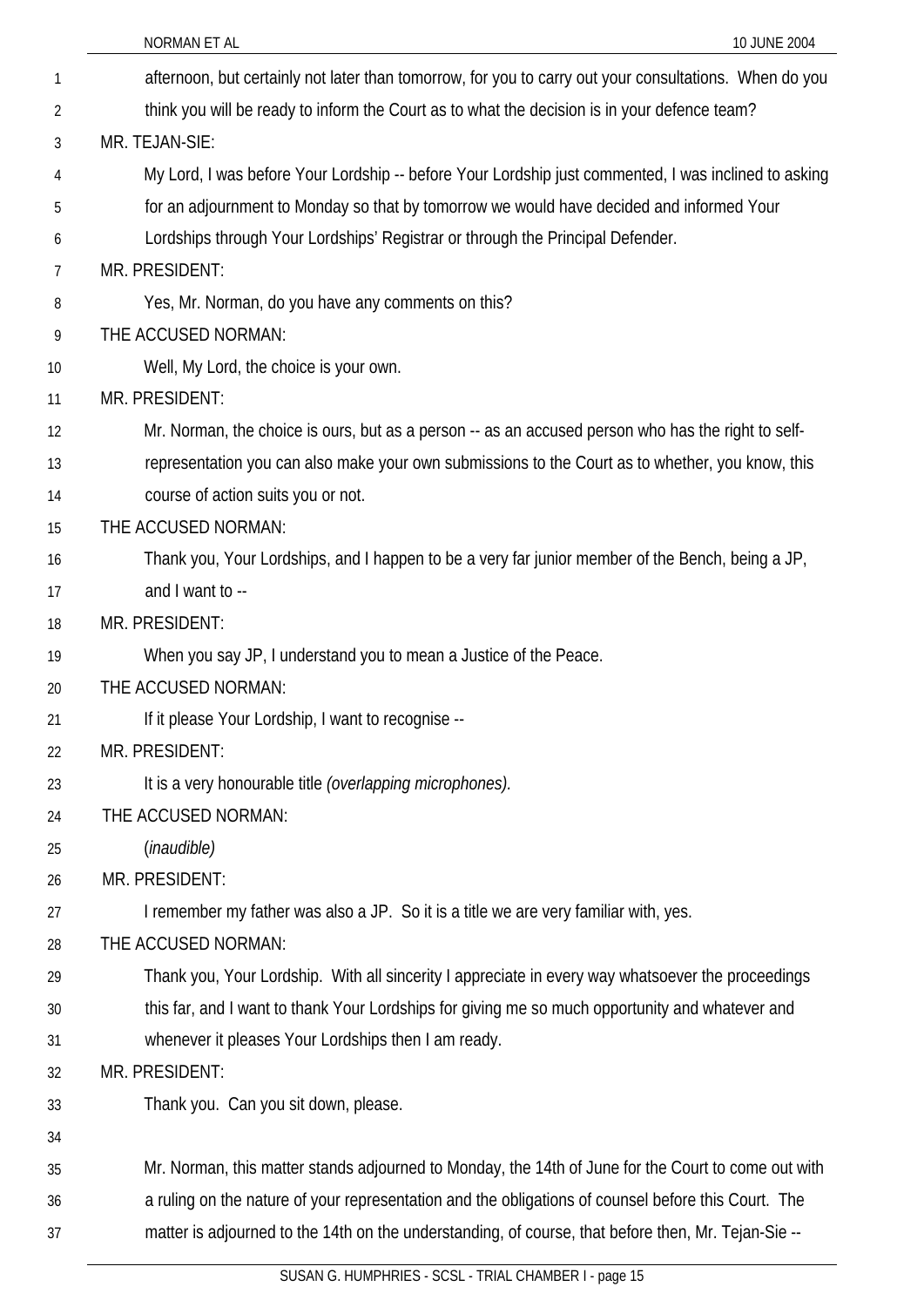|              | 10 JUNE 2004<br>NORMAN ET AL                                                                             |
|--------------|----------------------------------------------------------------------------------------------------------|
| $\mathbf{1}$ | before then you would have sorted out what the French call your cuisine intérieur, your internal affairs |
| 2            | within your Defence team and why not, you know, with the first Accused whose case has necessitated       |
| 3            | the situation in which we are.                                                                           |
| 4            |                                                                                                          |
| 5            | This matter is accordingly adjourned to Monday, 14th June 2004. The Court will rise.                     |
| 6            | (Court Adjourned at 1233H)                                                                               |
| 7            | (Pages 1 to 16 by Susan G. Humphries)                                                                    |
| 8            |                                                                                                          |
| 9            |                                                                                                          |
| 10           |                                                                                                          |
| 11           |                                                                                                          |
| 12           |                                                                                                          |
| 13           |                                                                                                          |
| 14           |                                                                                                          |
| 15           |                                                                                                          |
| 16           |                                                                                                          |
| 17           |                                                                                                          |
| 18           |                                                                                                          |
| 19           |                                                                                                          |
| 20           |                                                                                                          |
| 21           |                                                                                                          |
| 22           |                                                                                                          |
| 23           |                                                                                                          |
| 24           |                                                                                                          |
| 25           |                                                                                                          |
| 26           |                                                                                                          |
| 27           |                                                                                                          |
| 28           |                                                                                                          |
| 29           |                                                                                                          |
| 30           |                                                                                                          |
| 31           |                                                                                                          |
| 32           |                                                                                                          |
| 33           |                                                                                                          |
| 34<br>35     |                                                                                                          |
| 36           |                                                                                                          |
| 37           |                                                                                                          |
|              |                                                                                                          |